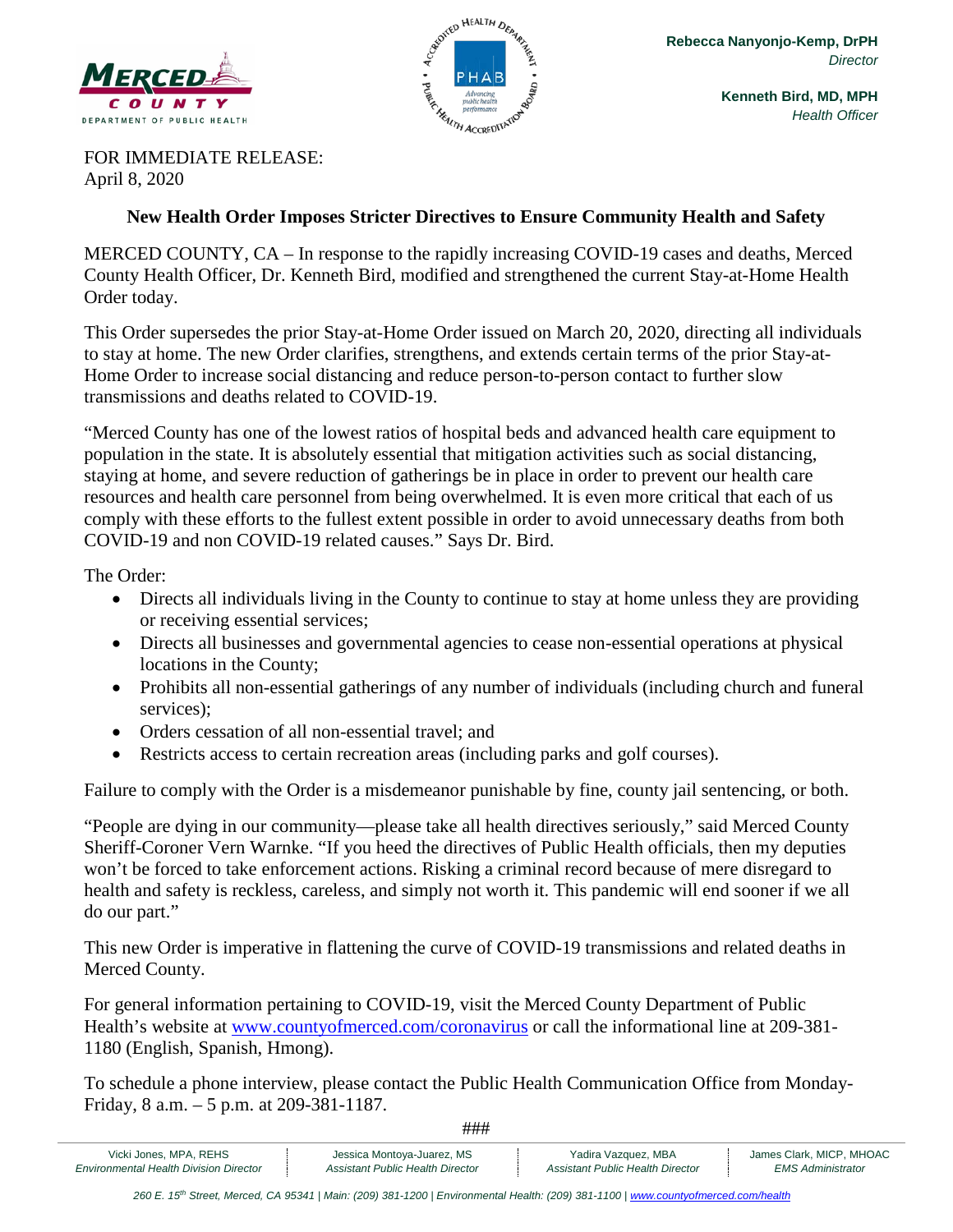# ORDER OF THE HEALTH OFFICER OF THE COUNTY OF MERCED DIRECTING ALL INDIVIDUALS LIVING IN THE COUNTY TO CONTINUE TO STAY AT HOME OR AT THEIR PLACE OF RESIDENCE EXCEPT THAT THEY MAY LEAVE TO PROVIDE OR RECEIVE CERTAIN ESSENTIAL SERVICES OR ENGAGE IN CERTAIN ESSENTIAL ACTIVITIES AND WORK FOR ESSENTIAL BUSINESSES AND GOVERNMENTAL SERVICES; DIRECTING ALL BUSINESSES AND GOVERNMENTAL AGENCIES TO CEASE NON-ESSENTIAL OPERATIONS AT PHYSICAL LOCATIONS IN THE COUNTY; PROHIBITING ALL NON-ESSENTIAL GATHERINGS OF ANY NUMBER OF INDIVIDUALS; ORDERING CESSATION OF ALL NON-ESSENTIAL TRAVEL; AND RESTRICTING ACCESS TO CERTAIN RECREATION AREAS

# **DATE OF ORDER: April 8, 2020**

### **Please read this Order carefully. Violation of or failure to comply with this Order is a misdemeanor punishable by fine, imprisonment, or both. [California Health and Safety Code, Section 120295,** *et seq.***; Government Code, Section 8665; Penal Code, Section 148(a)(1)]**

UNDER THE AUTHORITY OF CALIFORNIA HEALTH AND SAFETY CODE SECTIONS 101040, 101085, AND 120175, THE HEALTH OFFICER OF THE COUNTY OF MERCED ("HEALTH OFFICER") ORDERS:

- 1. This Order supersedes the March 20, 2020, Order of the Health Officer directing all individuals to stay at home ("Prior Stay at Home Order"). This Order clarifies, strengthens, and extends certain terms of the Prior Stay at Home Order to increase social distancing and reduce person-to-person contact in order to further slow transmission of Novel Coronavirus Disease 2019 ("COVID-19"). As of the effective date and time of this Order set forth in Section 15 below, all individuals, businesses, entities, and government agencies in the County of Merced (the "County") are required to follow the provisions of this Order.
- 2. The intent of this Order is to ensure that the maximum number of people self-isolate in their places of residence to the maximum extent feasible, while enabling essential services to continue, to slow the spread of COVID-19 to the maximum extent possible. When people need to leave their places of residence, whether to obtain or perform vital services, or to otherwise facilitate authorized activities necessary for continuity of social and commercial life, they should at all times reasonably possible comply with Social Distancing Requirements as defined in Section 12 below. All provisions of this Order should be interpreted to effectuate this intent. Failure to comply with any of the provisions of this Order constitutes an imminent threat to public health.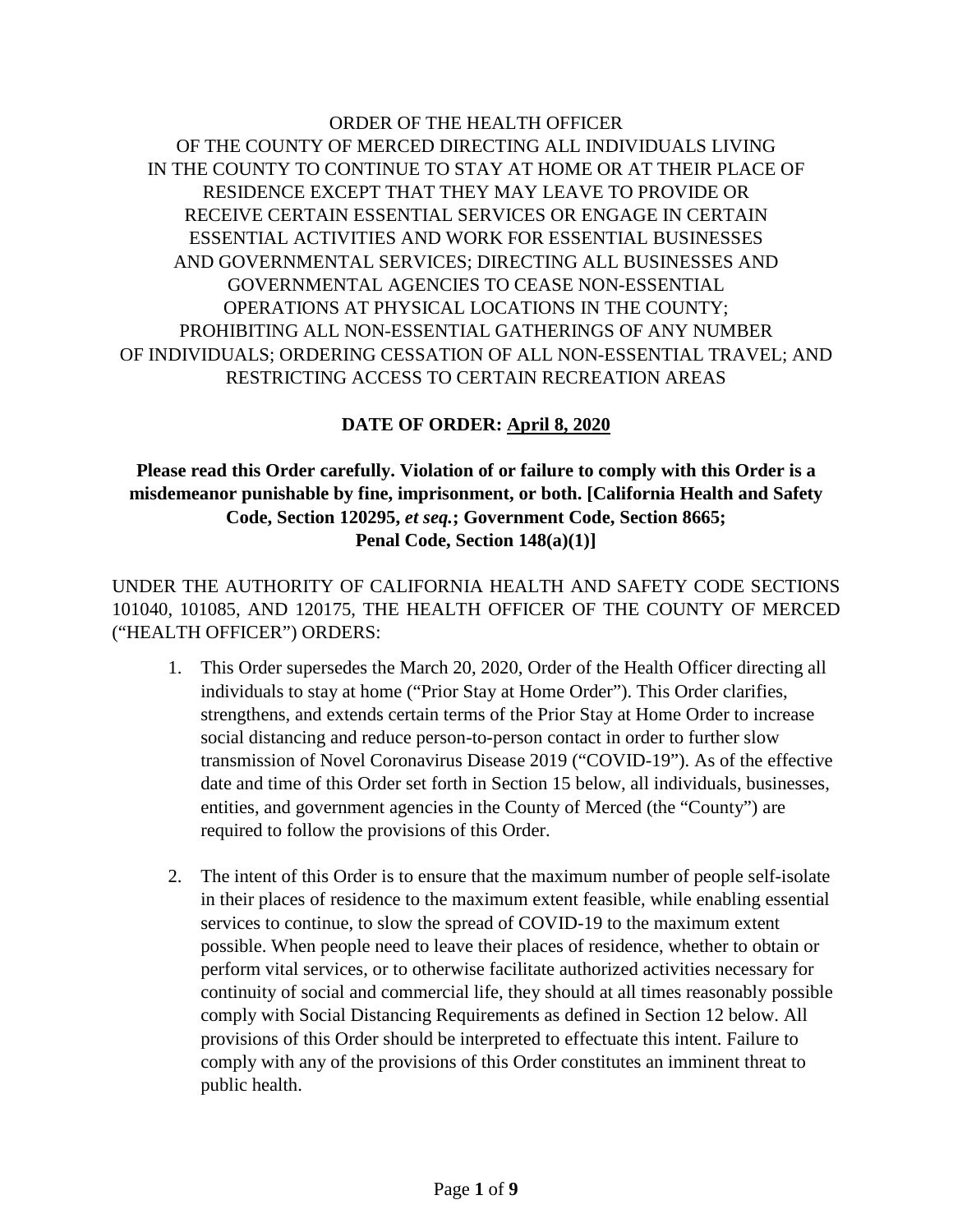- 3. In accordance with the Order of the State Public Health Officer and the California Governor's Executive Order N-33-20 both issued on March 19, 2020, all individuals currently living within the County are ordered to shelter at their place of residence. To the extent individuals are using shared or outdoor spaces, they must at all times as reasonably possible maintain social distancing of at least six feet from any other person when they are outside their residence. All persons may leave their residences only for Essential Activities, Essential Governmental Functions, or to operate Essential Businesses, all as defined in Section 12. Individuals experiencing homelessness are exempt from this Section, but are strongly urged to obtain shelter, and governmental and other entities are strongly urged to make such shelter available as soon as possible and to the maximum extent practicable (and to utilize Social Distancing Requirements in their operation).
- 4. All businesses with a facility in the County, except Essential Businesses as defined below in Section 12, are required to cease all activities at facilities located within the County except Minimum Basic Operations, as defined in Section 12. For clarity, businesses may also continue operations consisting exclusively of employees or contractors performing activities at their own residences (i.e., working from home). All Essential Businesses are strongly encouraged to remain open. To the greatest extent feasible, Essential Businesses shall comply with Social Distancing Requirements as defined in Section 12 below, including, but not limited to, when any customers are standing in line.
- 5. All public and private gatherings of any number of people occurring outside a household or living unit are prohibited, except for the limited purposes as expressly permitted in Section 12. All bars, wineries and brew-pubs should be closed, all indining at restaurants should cease, with the exception of home delivery and takeout, and all gyms, bingo halls, and card rooms should close. Nothing in this Order prohibits the gathering of members of a household or living unit.
- 6. All agencies, jurisdictions, entities, individuals, businesses, companies, private or public, owning or operating parks or golf courses are hereby directed to cease all operations and services of parks and golf courses within the County, closing all parks and golf courses, and shall prevent all public and motorized access by use of signage and physical barrier wherever possible, except access to walking trails and bicycle paths is allowed. Parks include, but are not limited to, picnic areas, lake facilities, playgrounds, skateboard parks, and basketball courts in parks. Individuals accessing walking trails or bicycle paths shall follow Social Distancing Requirements.
	- a. Such access to walking trails or bicycle paths shall be exclusively by nonmotorized means, except that disabled persons with vehicles possessing current and valid disabled person parking placards or disabled person license plates may continue to access parks by motorized means but only to the minimum extent necessary to engage in Essential Activities at walking trails or bicycle paths.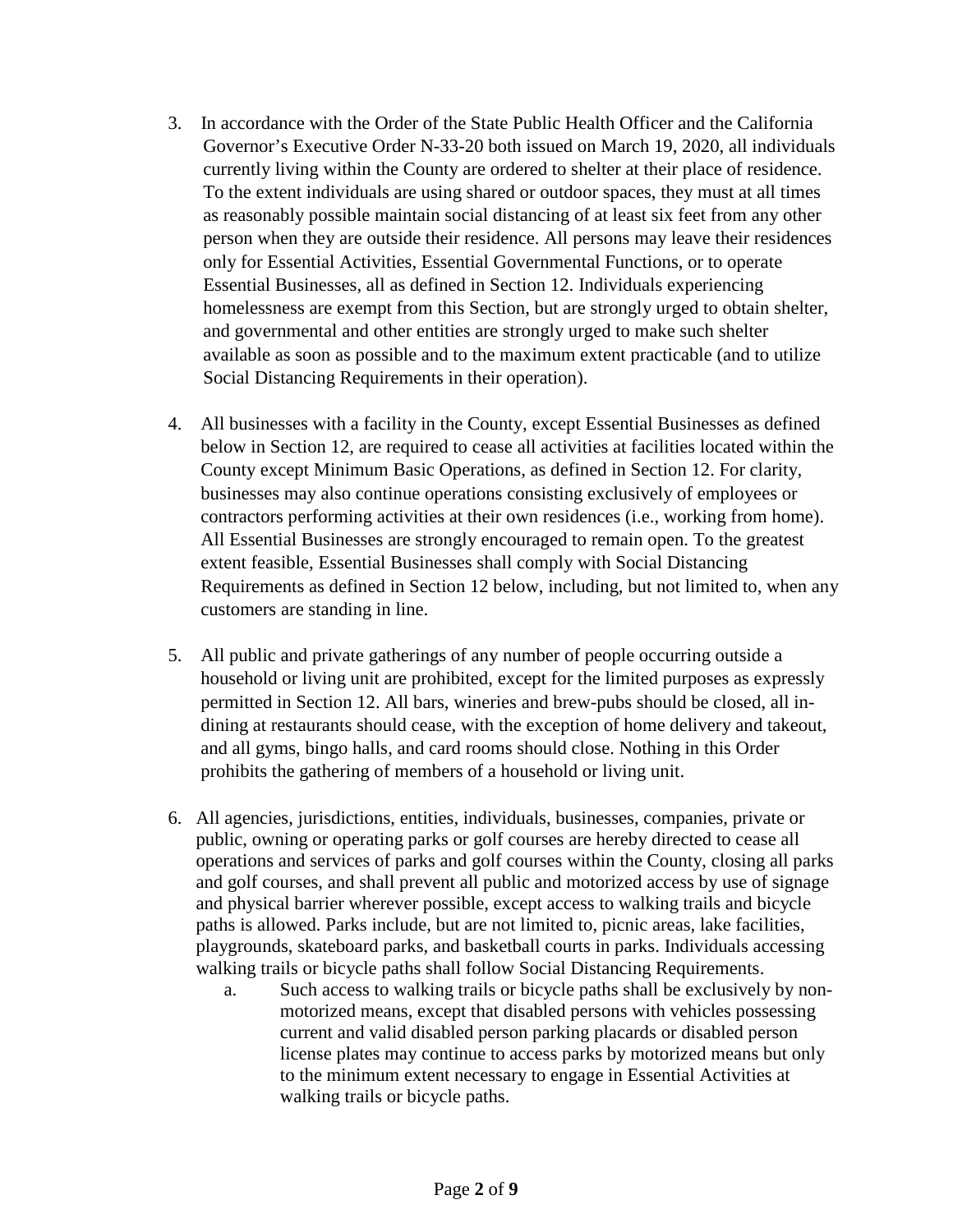- b. Such park facilities may be repurposed during the COVID-19 pandemic to provide essential services coordinated with or by the County as approved by the Health Officer.
- 7. All travel, including, but not limited to, travel on foot, bicycle, scooter, motorcycle, automobile, or public transit, except Essential Travel and Essential Activities as defined below in Section 12, is prohibited. People must use public transit only for purposes of performing Essential Activities or to travel to and from work to operate Essential Businesses or maintain Essential Governmental Functions. People riding on public transit must comply with Social Distancing Requirements as defined in Section 12 below, to the greatest extent feasible. This Order allows travel into or out of the County to perform Essential Activities, operate Essential Businesses, or maintain Essential Governmental Functions.
- 8. This Order is issued based on evidence of increasing occurrence of COVID-19 throughout the state, scientific evidence and best practices regarding the most effective approaches to slow the transmission of communicable diseases generally and COVID19 specifically, and evidence that the age, condition, and health of a significant portion of the population of the County places it at risk for serious health complications, including death, from COVID-19. Due to the outbreak of the COVID-19 virus in the general public, which is now a pandemic according to the World Health Organization, there is a public health emergency throughout the County. Making the problem worse, some individuals who contract the COVID-19 virus have no symptoms or have mild symptoms, which means they may not be aware they carry the virus. Because even people without symptoms can transmit the disease, and because evidence shows the disease is easily spread, gatherings can result in the transmission of the virus. The scientific evidence shows that at this stage of the emergency, it is essential to slow virus transmission as much as possible to protect the most vulnerable and to prevent the health care system from being overwhelmed. One proven way to slow the transmission is to limit interactions among people to the greatest extent practicable. By reducing the spread of the COVID-19 virus, this Order helps preserve critical and limited healthcare capacity in the County.
- 9. This Order also is issued in light of a significant and increasing number of suspected cases of community transmission and likely further significant increases in transmission. Widespread testing for COVID-19 is not yet available but is expected to increase in the coming days. This Order is necessary to slow the rate of spread and the Health Officer will re-evaluate it as further data becomes available.
- 10. This Order is issued in accordance with, and incorporates by reference, the following:
	- a) The Proclamation of the State of Emergency issued by Governor Gavin Newsom on March 4, 2020.
	- b) Executive Order N-25-20 issued by Governor Gavin Newsom on March 12, 2020.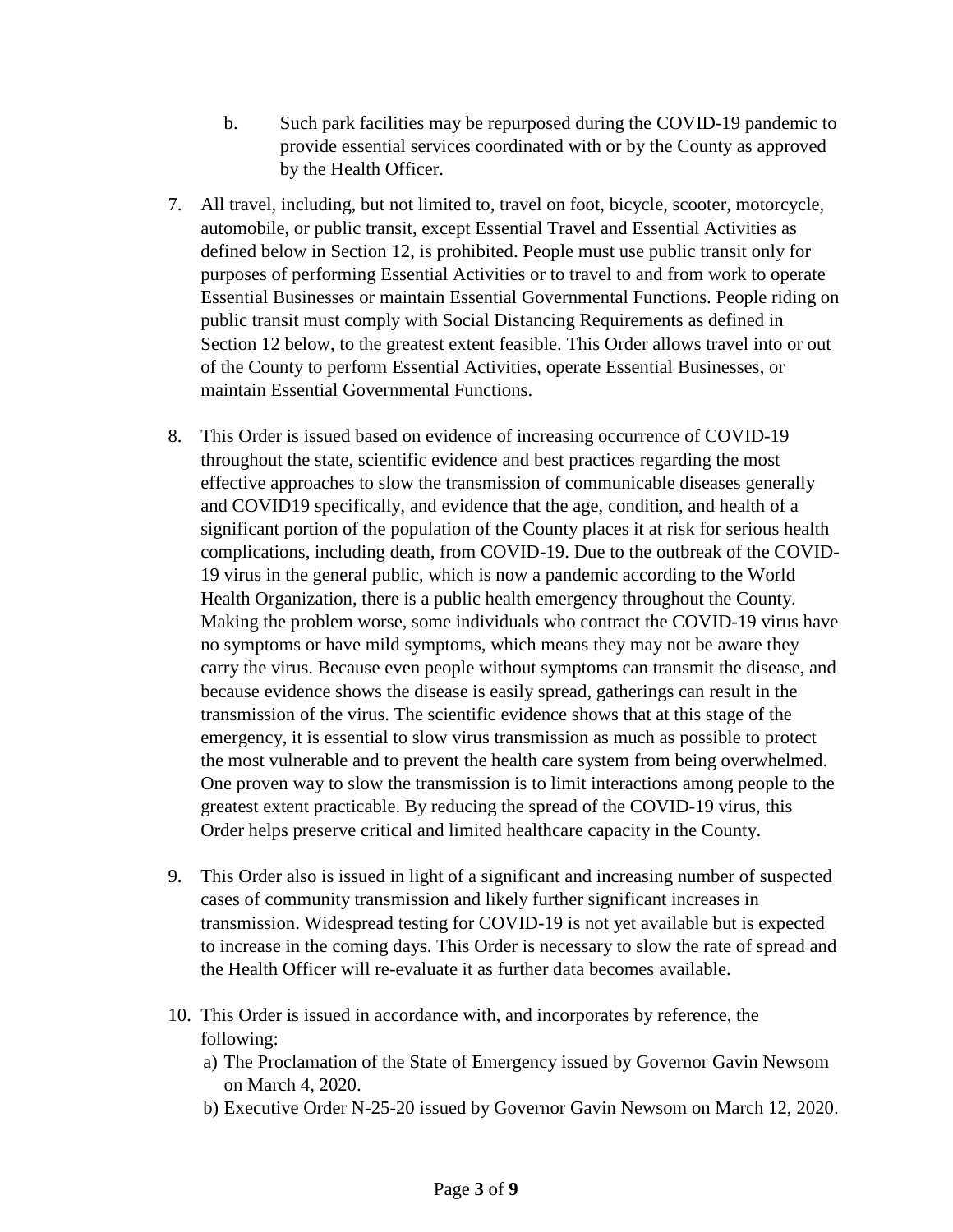- c) Proclamation on Declaring a National Emergency Concerning the Novel Coronavirus Disease (COVID-19) Outbreak issued by the President of the United States on March 13, 2020.
- d) Order of the Merced County Health Officer on March 13, 2020.
- e) Executive Order N-33-20 issued by Governor Gavin Newsom on March 19, 2020.
- f) Order of the State Public Health Officer issued on March 19, 2020.
- 11. This Order comes after the release of substantial guidance from the County Health Department, the Centers for Disease Control and Prevention, the California Department of Public Health, and other public health officials throughout the United States and around the world, including a variety of prior orders to combat the spread and harms of COVID-19. The Health Officer will continue to assess the quickly evolving situation and may modify or extend this Order, or issue additional Orders, related to COVID-19.

### 12. Definitions and Exemptions.

- a. For purposes of this Order, individuals may leave their residence only to perform any of the following "Essential Activities." But people at high risk of severe illness from COVID-19 and people who are sick are urged to stay in their residence to the extent possible except as necessary to seek medical care.
	- i. To engage in activities or perform tasks essential to their health and safety, or to the health and safety of their family or household members (including, but not limited to, pets), such as, by way of example only and without limitation, obtaining medical supplies or medication, visiting a health care professional, or obtaining supplies they need to work from home.
	- ii. To obtain necessary services or supplies for themselves and their family or household members, or to deliver those services or supplies to others, such as, by way of example only and without limitation, canned food, dry goods, fresh fruits and vegetables, pet supply, fresh meats, fish, and poultry, and any other household consumer products, and products necessary to maintain the safety, sanitation, and essential operation of residence.
	- iii. To engage in outdoor activity, provided the individuals comply with Social Distancing Requirements as defined in this Section and all requirements of this Order.
	- iv. To perform work providing essential products and services at an Essential Business or to otherwise carry out activities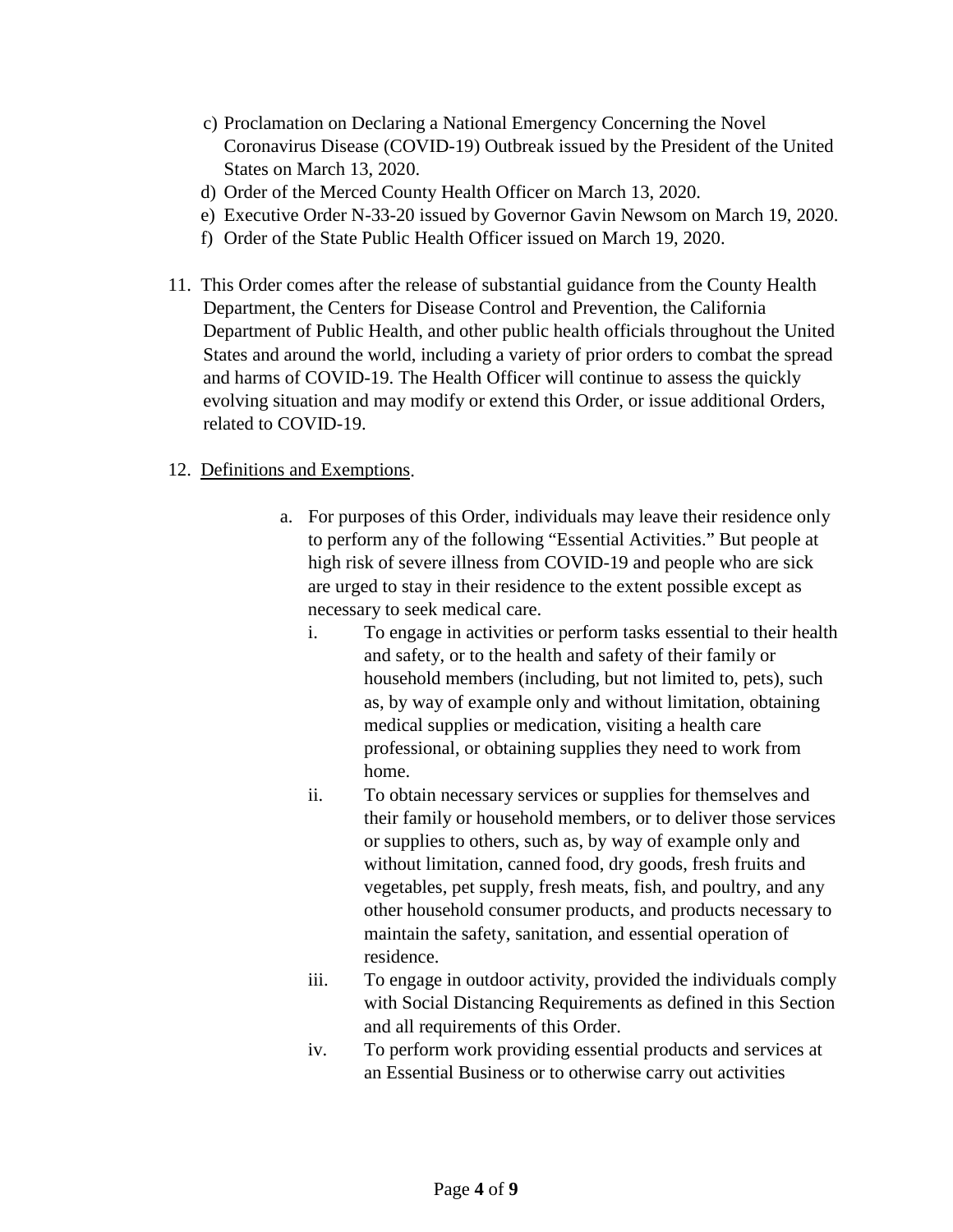specifically permitted in this Order, including Minimum Basic Operations.

- v. To care for a family member or pet in another household.
- b. For purposes of this Order, individuals may leave their residence to work for or obtain services at any "Healthcare Operations" including hospitals, clinics, dentists, pharmacies, pharmaceutical and biotechnology companies, other healthcare facilities, healthcare suppliers, home healthcare services providers, mental health providers, or any related and/or ancillary healthcare services. "Healthcare Operations" also includes veterinary care and all healthcare services provided to animals. This exemption shall be construed broadly to avoid any impacts to the delivery of healthcare, broadly defined. "Healthcare Operations" does not include fitness and exercise gyms and similar facilities.
- c. For purposes of this Order, individuals may leave their residence to provide any services or perform any work necessary to the operations and maintenance of "Essential Infrastructure," including, but not limited to, public works construction, residential and commercial construction, airport operations, water, sewer, gas, electrical, oil refining, roads and highways, public transportation, solid waste collection and removal, internet, and telecommunications systems (including the provision of essential global, national, and local infrastructure for computing services, business infrastructure, communications, and web-based services), provided that they carry out those services or that work in compliance with Social Distancing Requirements as defined this Section, to the extent possible.
- d. For purposes of this Order, all first responders, emergency management personnel, emergency dispatchers, court personnel, and law enforcement personnel, and others who need to perform essential services are categorically exempt from this Order. Further, nothing in this Order shall prohibit any individual from performing or accessing "Essential Governmental Functions," as determined by the governmental entity performing those functions. Each governmental entity shall identify and designate appropriate employees or contractors to continue providing and carrying out any Essential Governmental Functions. All Essential Governmental Functions shall be performed in compliance with Social Distancing Requirements as defined in this Section, to the extent possible.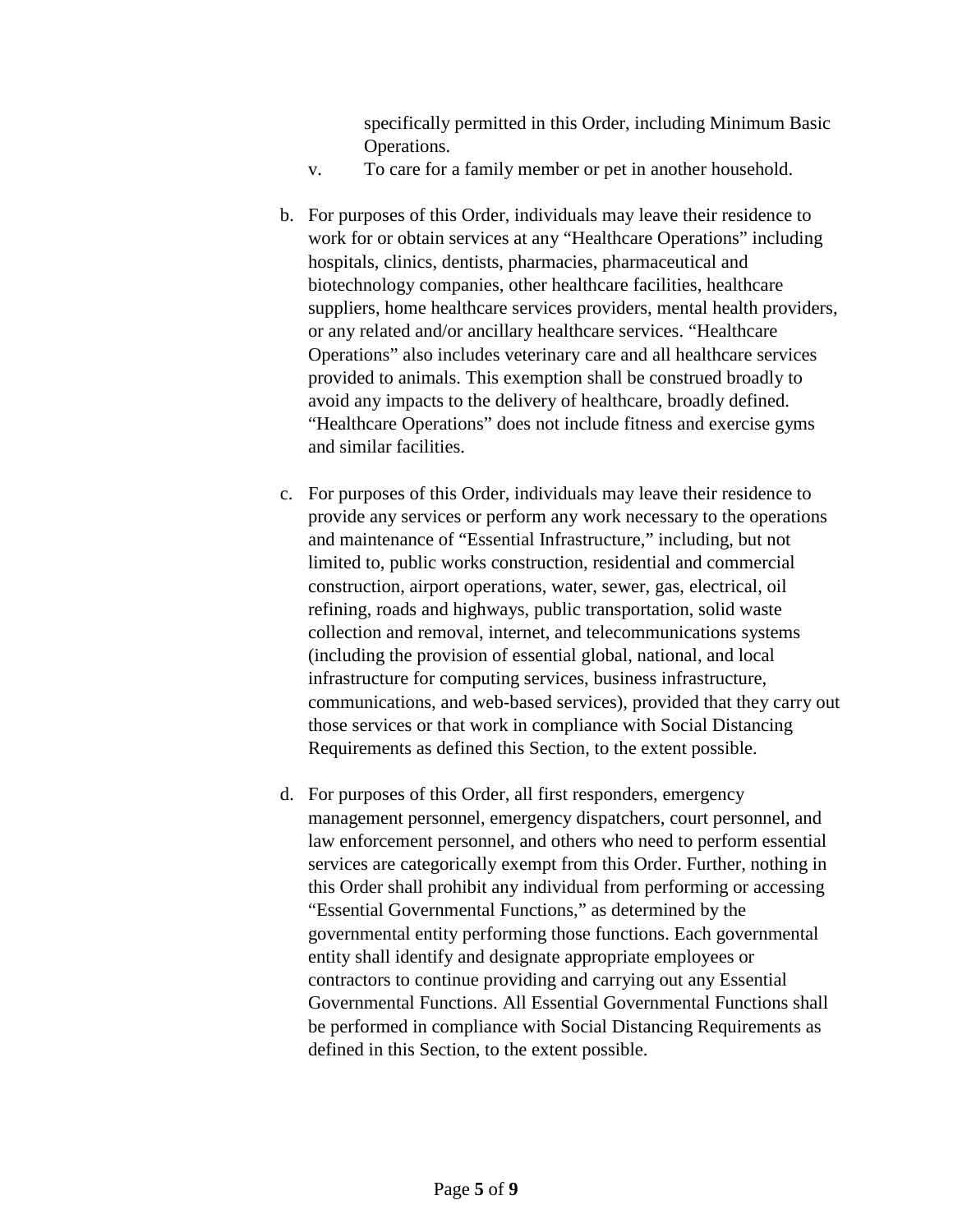- e. For the purposes of this Order, covered businesses include any forprofit, nonprofit, or educational entities, regardless of the nature of the service, the function they perform, or its corporate or entity structure.
- f. For the purposes of this Order, "Essential Businesses" means:
	- i. Healthcare Operations and Essential Infrastructure;
	- ii. Grocery stores, certified farmers' markets, farm and produce stands, supermarkets, food banks, convenience stores, and other establishments engaged in the retail sale of canned food, dry goods, fresh fruits and vegetables, pet supply, fresh meats, fish, and poultry, and any other household consumer products (such as cleaning and personal care products). This includes stores that sell groceries and also sell other non- grocery products, and products necessary to maintaining the safety, sanitation, and essential operation of residences;
	- iii. Agriculture, food, and beverage cultivation, processing, testing and distribution, including but not limited to, farming, ranching, fishing, dairies, creameries, wineries and breweries in order to preserve inventory and production (not for retail business), as well as business activities that support production and processing by providing essential agricultural supplies and services, including but not limited to, transportation, manufacturing, chemicals, equipment, and services such as cooling, storing, packing, and distribution of such products for wholesale or retail sale;
	- iv. Businesses that provide food, shelter, and social services, and other necessities of life for economically disadvantaged or otherwise needy individuals;
	- v. Newspapers, television, radio, and other media services;
	- vi. Gas stations and auto-supply, sales and auto-repair, and related facilities;
	- vii. Banks and related financial institutions;
	- viii. Hardware stores;
	- ix. Plumbers, electricians, exterminators, custodial/janitorial workers, handyman services, funeral home workers and morticians, moving services, HVAC installers, carpenters, vegetations services, tree maintenance, landscapers, gardeners, property managers, private security personnel and other service providers who provide services to maintain the safety, sanitation, and essential operation to properties and other Essential Businesses.
	- x. Businesses providing mailing and shipping services, including post office boxes;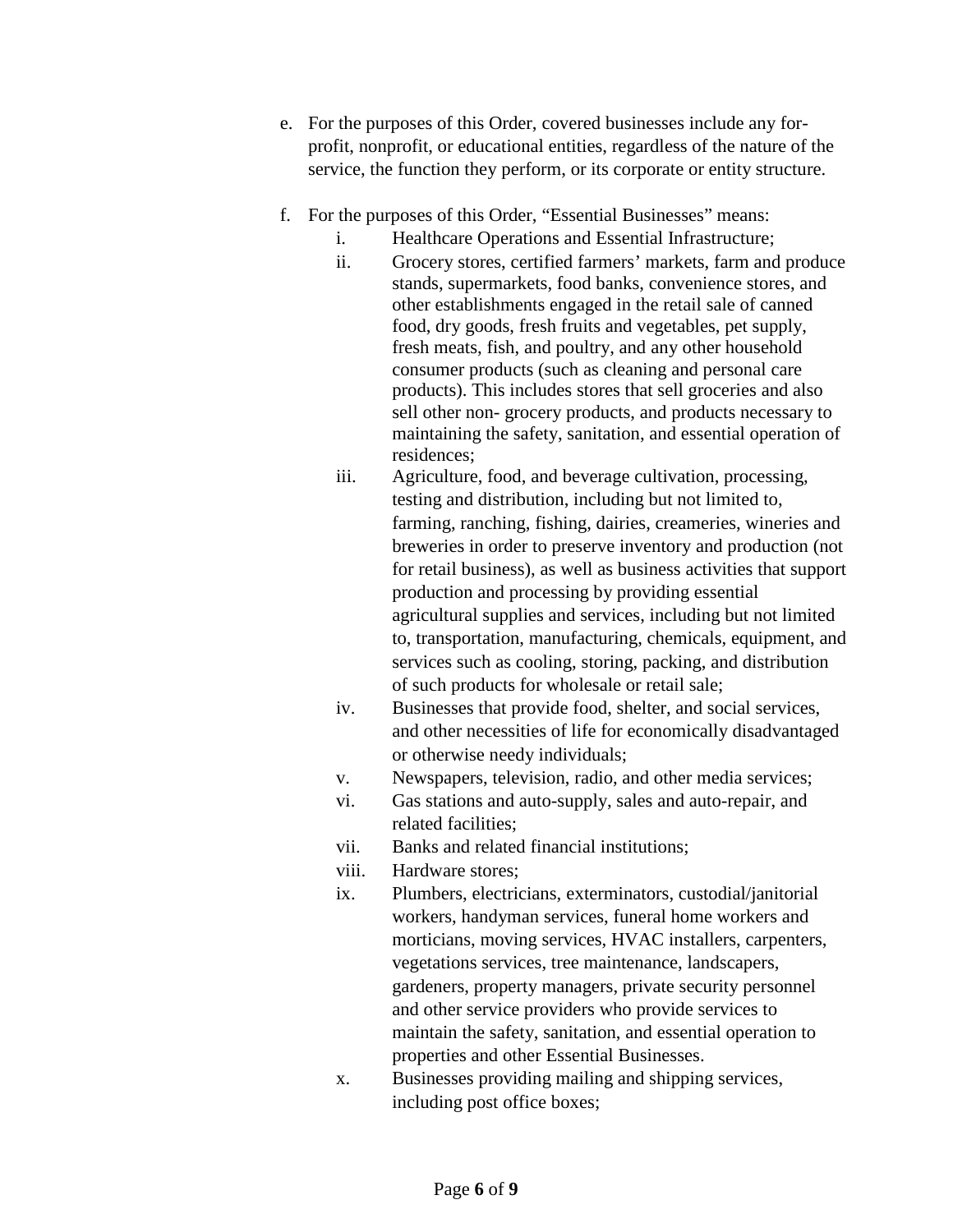- xi. Educational institutions—including public and private K-12 schools, colleges, and universities—for purposes of facilitating distance learning or performing essential functions, provided that social distancing of six feet per person is maintained to the greatest extent possible;
- xii. Laundromats, drycleaners, and laundry service providers;
- xiii. Restaurants and other facilities that prepare and serve food, but only for delivery or carry out. Schools and other entities that typically provide free food services to students or members of the public may continue to do so under this Order on the condition that the food is provided to students or members of the public on a pick-up and take-away basis only. Schools and other entities that provide food services under this exemption shall not permit the food to be eaten at the site where it is provided, or at any other gathering site;
- xiv. Businesses that supply products needed for people to work from home;
- xv. Businesses that supply other essential businesses with the support or supplies necessary to operate;
- xvi. Businesses that ship or deliver groceries, food, goods or services directly to residences;
- xvii. Airlines, taxis, and other private transportation providers providing transportation services necessary for Essential Activities and other purposes expressly authorized in this Order;
- xviii. Home-based care for seniors, adults, or children;
- xix. Residential facilities and shelters for seniors, adults, and children;
- xx. Professional services, such as legal or accounting services, when necessary to assist in compliance with legally mandated activities;
- xxi. Delivery services that provide transport of essential products, such as water, food and household products;
- xxii. Childcare facilities providing services that enable employees exempted in this Order to work as permitted. To the extent possible, childcare facilities must operate under the following mandatory conditions:
	- 1. Childcare must be carried out in stable groups of 12 or fewer ("stable" means that the same 12 or fewer children are in the same group each day).
	- 2. Children shall not change from one group to another.
	- 3. If more than one group of children is cared for at one facility, each group shall be in a separate room.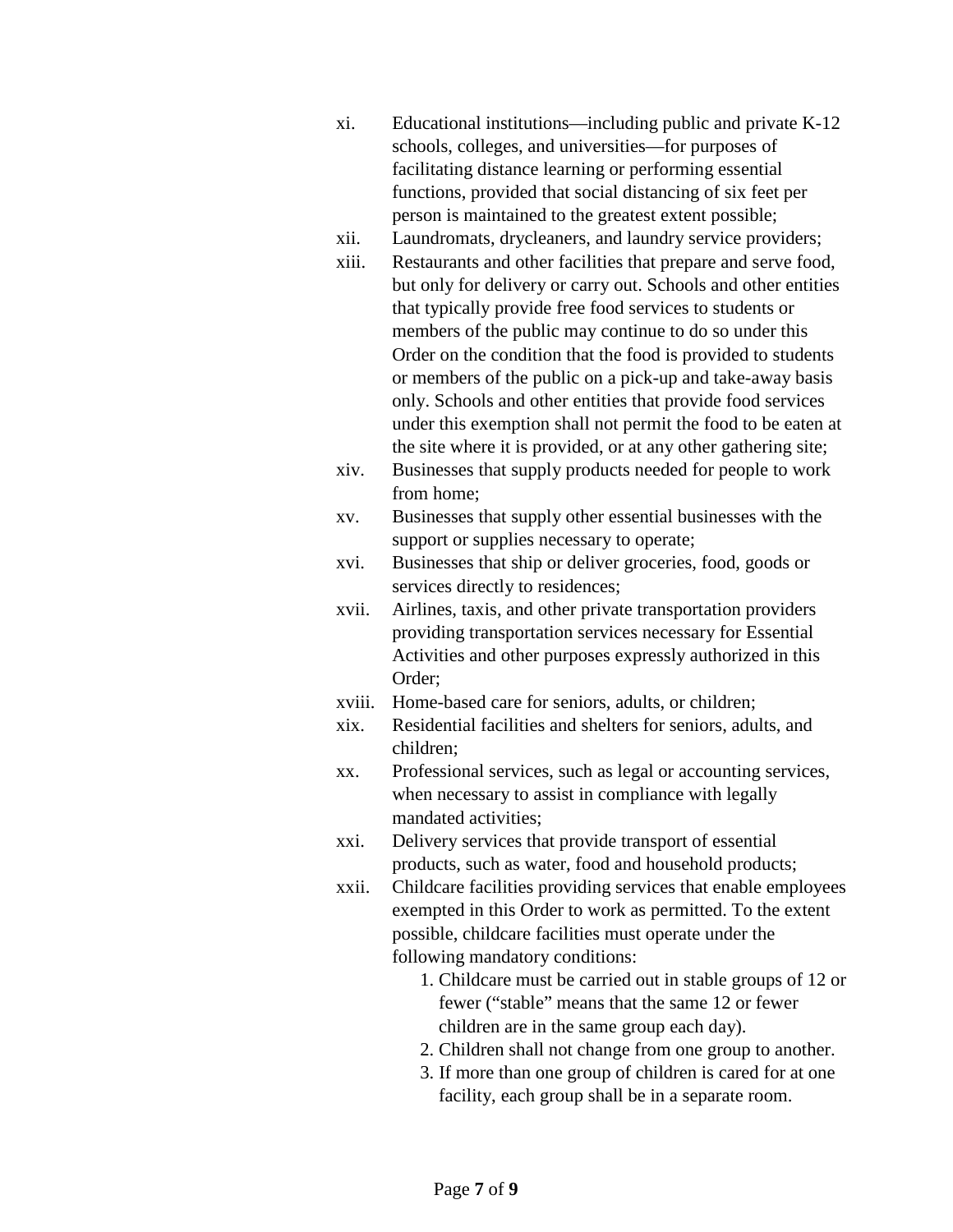Groups shall not mix with each other.

- 4. Childcare providers shall remain solely with one group of children.
- g. For the purposes of this Order, "Minimum Basic Operations" include the following, provided that employees comply with Social Distancing Requirements as defined this Section, to the extent possible, while carrying out such operations:
	- i. The minimum necessary activities to maintain the value of the business's inventory, ensure security, process payroll and employee benefits, or for related functions.
	- ii. The minimum necessary activities to facilitate employees of the business being able to continue to work remotely from their residences.
- h. For the purposes of this Order, "Essential Travel" includes travel for any of the following purposes. Individuals engaged in any Essential Travel must comply with all Social Distancing Requirements as defined in this Section below.
	- i. Any travel related to the provision of or access to Essential Activities, Essential Governmental Functions, Essential Businesses, or Minimum Basic Operations.
	- ii. Travel to care for elderly, minors, dependents, persons with disabilities, or other vulnerable persons.
	- iii. Travel to or from educational institutions for purposes of receiving materials for distance learning, for receiving meals, and any other related services.
	- iv. Travel to return to a place of residence from outside the jurisdiction.
	- v. Travel required by law enforcement or court order.
	- vi. Travel required for non-residents to return to their place of residence outside the County.
- i. For purposes of this Order, residences include hotels, motels, shared rental units and similar facilities.
- j. For purposes of this Order, "Social Distancing Requirements" includes maintaining at least six-foot social distancing from other individuals, washing hands with soap and water for at least twenty seconds as frequently as possible or using hand sanitizer, covering coughs or sneezes (into the sleeve or elbow, not hands), regularly cleaning hightouch surfaces, and not shaking hands.
- 13. Pursuant to Government Code Sections 26602 and 41601 and Health and Safety Code Sections 101029 and 131080, the Health Officer requests that the Sheriff and all chiefs of police in the County ensure compliance with and enforce this Order. The